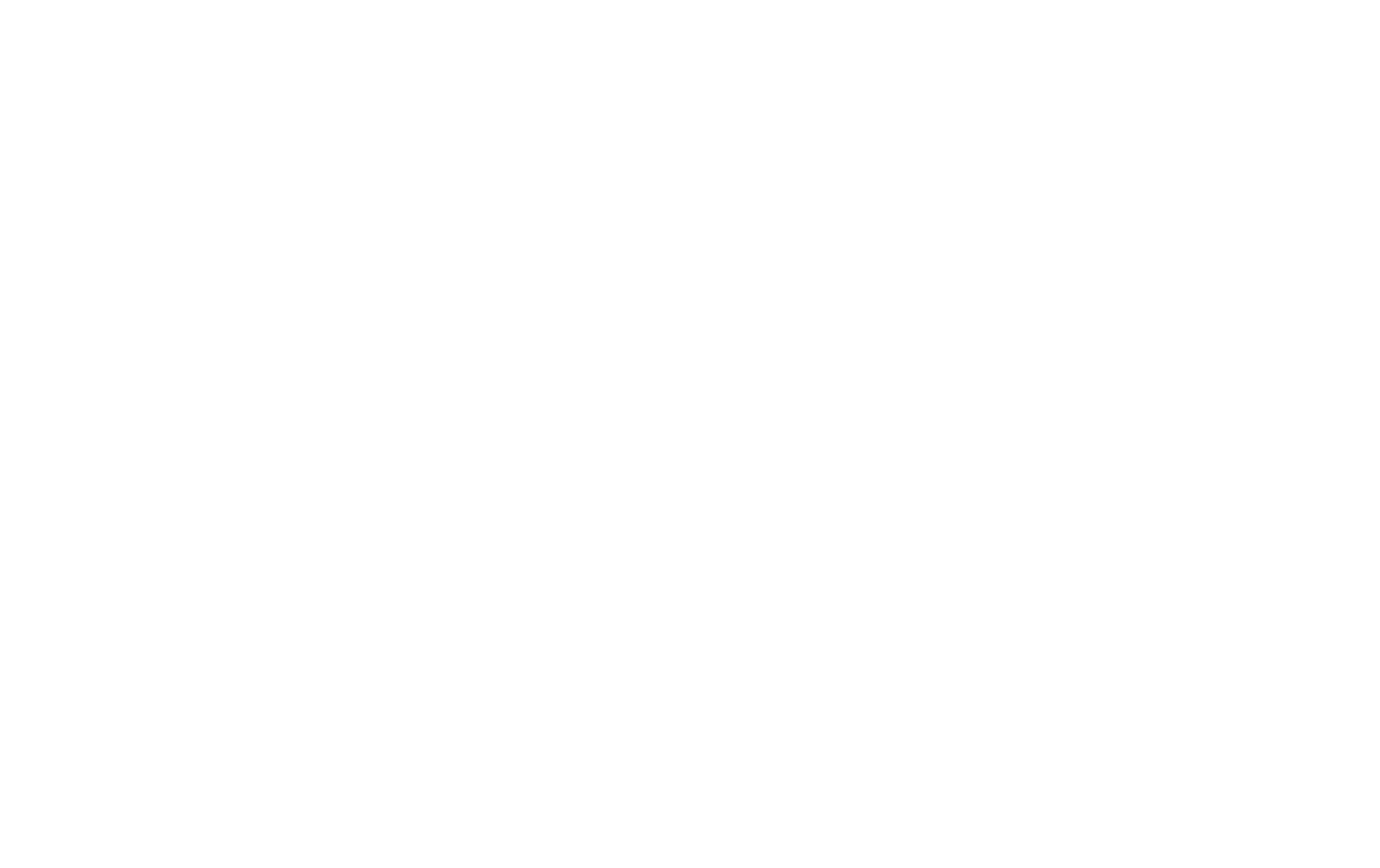## CONSEJO PROVINCIAL DE EDUCACION PAGINA: 1 JUNTA DE CLASIFICACION DE EDUCACION PRIMARIA FECHA DE EMISION:06/12/2021

# LISTADO DEFINITIVO DOCENTES TITULARES ASCENSO POR ESCUELA A¥O 2022.-

# ÚÄÄÄÄÄÄÄÄÄÄÄÄÄÄÄÄÄÄÄÄÄÄÄÄÄÄÄÄÄÄÄÄÄÄÄÄÄÄÄÄÄÄÄÄÄÄÄÄÄÄÄÄÄÄÄÄÄÄÄÄÄÄÄÄÄÄÄÄÄÄÄÄÄÄÄÄÄ¿ <sup>3</sup>Localidad:28 de Noviembre Establecimiento:ESCUELA N 32 3 ÀÄÄÄÄÄÄÄÄÄÄÄÄÄÄÄÄÄÄÄÄÄÄÄÄÄÄÄÄÄÄÄÄÄÄÄÄÄÄÄÄÄÄÄÄÄÄÄÄÄÄÄÄÄÄÄÄÄÄÄÄÄÄÄÄÄÄÄÄÄÄÄÄÄÄÄÄÄÙ

 ----------------------------------------------------------------------------------------------------------------------------------------------------------------------------- Nro Apellido y Nombre Tit A.P. ---- SERVICIOS DOCENTES ----- Ant. Cult Resi. M.A. ATP O.T. PUBL ACTIVIDADES C.C. J.E. OTRO S.D.I Aldp PUNT. OBSERVAC. PREMIOS Ord M.A/E Vic Dir Sup S.T. Voc D.N. Asis Dict LOC PROV NA/IN GRAL. -----------------------------------------------------------------------------------------------------------------------------------------------------------------------------

 ÚÄÄÄÄÄÄÄÄÄÄÄÄÄÄÄÄÄÄÄÄÄÄÄÄÄÄÄÄÄÄÄÄÄÄÄÄÄÄÄÄÄÄÄÄÄÄÄÄÄÄÄÄÄÄÄÄÄÄÄÄÄÄÄÄÄÄÄÄÄÄÄÄÄÄÄÄÄÄÄÄÄÄÄÄÄ¿ <sup>3</sup> VICEDIRECTORES CON 3 A¥OS EN CONDICIONES DE ACCEDER A LA DIRECCION <sup>3</sup> ÀÄÄÄÄÄÄÄÄÄÄÄÄÄÄÄÄÄÄÄÄÄÄÄÄÄÄÄÄÄÄÄÄÄÄÄÄÄÄÄÄÄÄÄÄÄÄÄÄÄÄÄÄÄÄÄÄÄÄÄÄÄÄÄÄÄÄÄÄÄÄÄÄÄÄÄÄÄÄÄÄÄÄÄÄÄÙ

| SUAREZ RUTH DEL       |        |                |                    |               | 3.00 0.50 10.00 0.20 0.10 5.50 1.00 0.05 0.10 |           | 36.10          |
|-----------------------|--------|----------------|--------------------|---------------|-----------------------------------------------|-----------|----------------|
| PEREA GRACIELA        |        | .80 0.90 4.80  | 3, 00 0, 20 10, 00 |               | 0.10 3.00                                     | <b>10</b> | 3.00 35.90     |
| RODRI GUEZ YAMI LA    |        | 3.00 1.50 0.40 | 3.00               | 10.001        | $1.40$ 0.10 3.25                              |           | 3.00 34.65     |
| 4 CASTILLO ARECO OLGA |        | 4.60 1.20      | 3.00               |               | 10.00 0.80 0.20 1.25 0.15 0.10                |           | $3.00$ $33.30$ |
| 5 GALEANO MARIA ROSA  | 9 0.40 | 4.60 0.90      | 3.00               | 10.00<br>0.10 |                                               |           | 28.10          |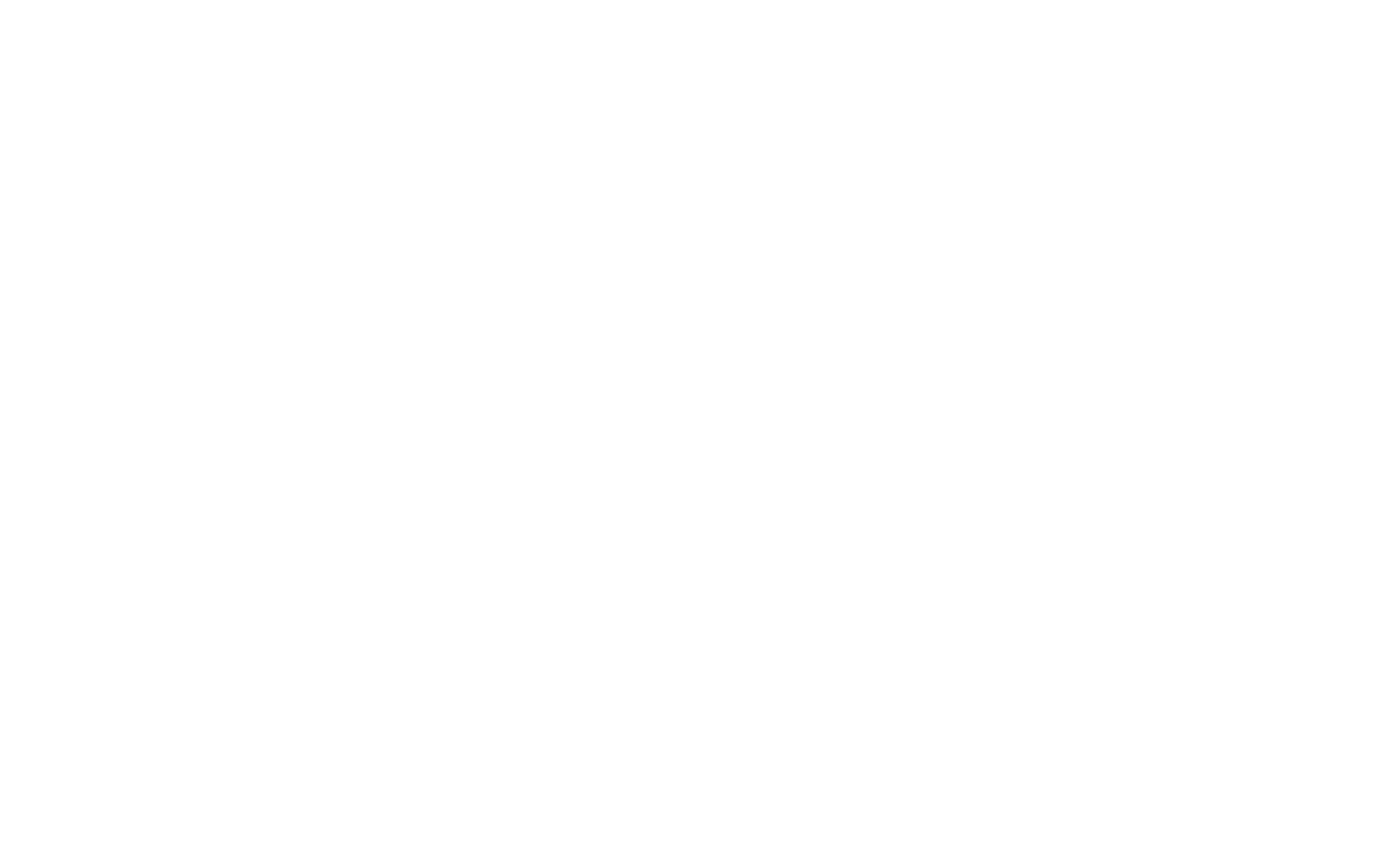# CONSEJO PROVINCIAL DE EDUCACION PAGINA: 2 JUNTA DE CLASIFICACION DE EDUCACION PRIMARIA FECHA DE EMISION:06/12/2021

# LISTADO DEFINITIVO DOCENTES TITULARES ASCENSO POR ESCUELA A¥O 2022.-

 ÚÄÄÄÄÄÄÄÄÄÄÄÄÄÄÄÄÄÄÄÄÄÄÄÄÄÄÄÄÄÄÄÄÄÄÄÄÄÄÄÄÄÄÄÄÄÄÄÄÄÄÄÄÄÄÄÄÄÄÄÄÄÄÄÄÄÄÄÄÄÄÄÄÄÄÄÄÄ¿ <sup>3</sup>Localidad:28 de Noviembre Establecimiento:ESCUELA N 67 <sup>3</sup> ÀÄÄÄÄÄÄÄÄÄÄÄÄÄÄÄÄÄÄÄÄÄÄÄÄÄÄÄÄÄÄÄÄÄÄÄÄÄÄÄÄÄÄÄÄÄÄÄÄÄÄÄÄÄÄÄÄÄÄÄÄÄÄÄÄÄÄÄÄÄÄÄÄÄÄÄÄÄÙ

 ----------------------------------------------------------------------------------------------------------------------------------------------------------------------------- Nro Apellido y Nombre Tit A.P. ---- SERVICIOS DOCENTES ----- Ant. Cult Resi. M.A. ATP O.T. PUBL ACTIVIDADES C.C. J.E. OTRO S.D.I Aldp PUNT. OBSERVAC. PREMIOS Ord M.A/E Vic Dir Sup S.T. Voc D.N. Asis Dict LOC PROV NA/IN GRAL. -----------------------------------------------------------------------------------------------------------------------------------------------------------------------------

 ÚÄÄÄÄÄÄÄÄÄÄÄÄÄÄÄÄÄÄÄÄÄÄÄÄÄÄÄÄÄÄÄÄÄÄÄÄÄÄÄÄÄÄÄÄÄÄÄÄÄÄÄÄÄÄÄÄÄÄÄÄÄÄÄÄÄÄÄÄÄÄÄÄÄÄÄÄÄÄÄÄÄÄÄÄÄ¿ <sup>3</sup> VICEDIRECTORES CON 3 A¥OS EN CONDICIONES DE ACCEDER A LA DIRECCION <sup>3</sup> ÀÄÄÄÄÄÄÄÄÄÄÄÄÄÄÄÄÄÄÄÄÄÄÄÄÄÄÄÄÄÄÄÄÄÄÄÄÄÄÄÄÄÄÄÄÄÄÄÄÄÄÄÄÄÄÄÄÄÄÄÄÄÄÄÄÄÄÄÄÄÄÄÄÄÄÄÄÄÄÄÄÄÄÄÄÄÙ

1 BAHAMONDE VIVIANA 9 3.40 1.20 0.40 3.00 10.00 0.20 6.25 0.10 3.00 36.55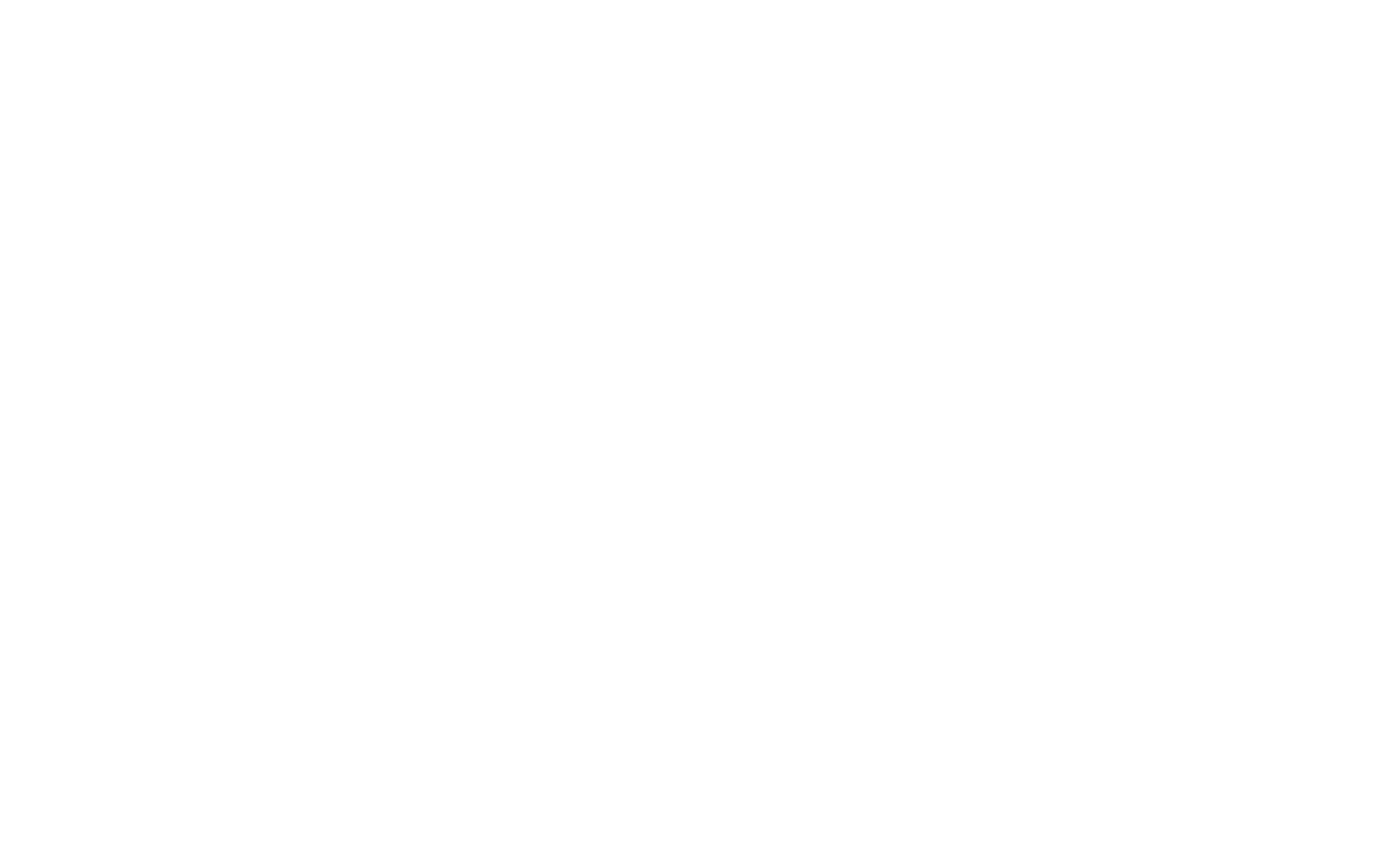## CONSEJO PROVINCIAL DE EDUCACION PAGINA: 3 JUNTA DE CLASIFICACION DE EDUCACION PRIMARIA FECHA DE EMISION:06/12/2021

# LISTADO DEFINITIVO DOCENTES TITULARES ASCENSO POR ESCUELA A¥O 2022.-

# ÚÄÄÄÄÄÄÄÄÄÄÄÄÄÄÄÄÄÄÄÄÄÄÄÄÄÄÄÄÄÄÄÄÄÄÄÄÄÄÄÄÄÄÄÄÄÄÄÄÄÄÄÄÄÄÄÄÄÄÄÄÄÄÄÄÄÄÄÄÄÄÄÄÄÄÄÄÄ¿ <sup>3</sup>Localidad:28 de Noviembre Establecimiento:ESCUELA N 32 3 ÀÄÄÄÄÄÄÄÄÄÄÄÄÄÄÄÄÄÄÄÄÄÄÄÄÄÄÄÄÄÄÄÄÄÄÄÄÄÄÄÄÄÄÄÄÄÄÄÄÄÄÄÄÄÄÄÄÄÄÄÄÄÄÄÄÄÄÄÄÄÄÄÄÄÄÄÄÄÙ

|                                                                               |                               | M.A/E Vic Dir Sup S.T. Voc D.N. Asis Dict                                   |      |                                                                  |                           |           | Nro Apellido y Nombre Tit A.P. ---- SERVICIOS DOCENTES ----- Ant. Cult Resi. M.A. ATP O.T. PUBL ACTIVIDADES C.C. J.E. OTRO S.D.I Aldp PUNT.<br>LOC PROV NA/IN |                                                      | OBSERVAC. PREMIOS<br>GRAL. |  |
|-------------------------------------------------------------------------------|-------------------------------|-----------------------------------------------------------------------------|------|------------------------------------------------------------------|---------------------------|-----------|---------------------------------------------------------------------------------------------------------------------------------------------------------------|------------------------------------------------------|----------------------------|--|
|                                                                               |                               | MAESTROS DE A¥O EN CONDICIONES DE ACCEDER A LA VICEDIRECCION DE EGB 1 Y 2 3 |      |                                                                  |                           |           |                                                                                                                                                               |                                                      |                            |  |
| TACTACA ROSANA<br>2 MAMANI MARIA<br>3 GALVAN SAMANTA<br>4 MALDONADO GUADALUPE | 3. RC<br>2.60<br>4.40<br>. OC |                                                                             | . OC | 8.00  0.20  10.00  0.50<br>10.00<br>10.001<br>. 00<br>10.00 0.40 | 3. 5C<br>. . 50<br>. . 00 | 4.00 0.50 | 0.10                                                                                                                                                          | 3.00 34.00<br>3,00 31,10<br>2.00 30.90<br>8.00 30.50 |                            |  |

| CHOQUE ISABEL        | 3.80 | 3.00 | 10.00 | .00  |      | 3.00 29.95 |
|----------------------|------|------|-------|------|------|------------|
| SOLORZA KARINA NOEMI | .80  | 3.00 | 10.00 |      |      | 3.00 28.80 |
| MILLICAY SONIA DEL   | . 40 | 3.00 | 10.00 | 0.10 | 0.10 | 3.00 28.60 |
| MAMANI<br>HI LDA     | 4.60 | 3.00 | 10.00 | 0.30 | 0.10 | 27.00      |
| MABEL<br>9 BALETA    | . 00 | 3.00 | 10.00 | 0.10 |      | 25.10      |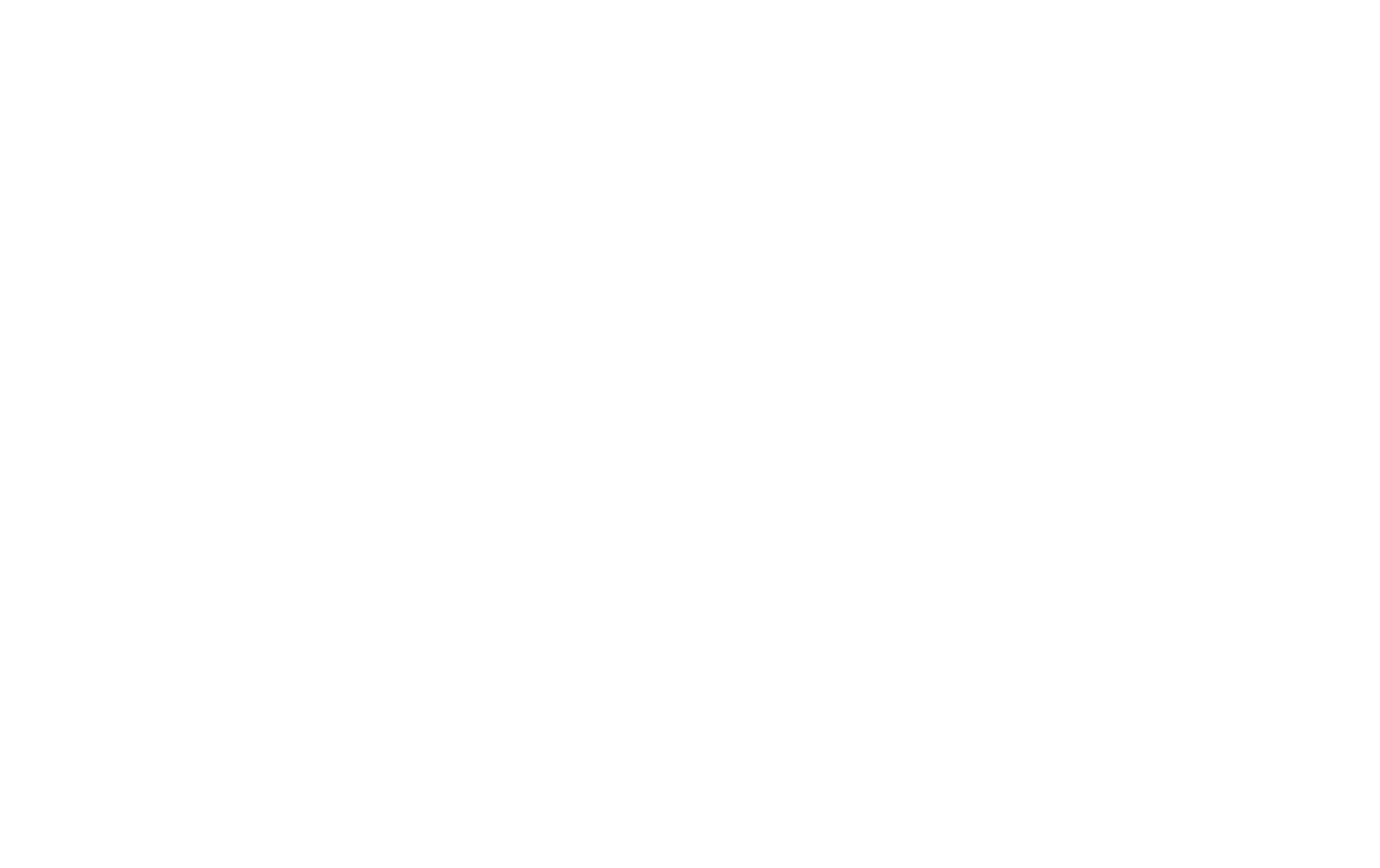## CONSEJO PROVINCIAL DE EDUCACION PAGINA: 4 JUNTA DE CLASIFICACION DE EDUCACION PRIMARIA FECHA DE EMISION:06/12/2021

# LISTADO DEFINITIVO DOCENTES TITULARES ASCENSO POR ESCUELA A¥O 2022.-

# ÚÄÄÄÄÄÄÄÄÄÄÄÄÄÄÄÄÄÄÄÄÄÄÄÄÄÄÄÄÄÄÄÄÄÄÄÄÄÄÄÄÄÄÄÄÄÄÄÄÄÄÄÄÄÄÄÄÄÄÄÄÄÄÄÄÄÄÄÄÄÄÄÄÄÄÄÄÄ¿ <sup>3</sup>Localidad:Rospentek Establecimiento:ESCUELA N 50 <sup>3</sup> ÀÄÄÄÄÄÄÄÄÄÄÄÄÄÄÄÄÄÄÄÄÄÄÄÄÄÄÄÄÄÄÄÄÄÄÄÄÄÄÄÄÄÄÄÄÄÄÄÄÄÄÄÄÄÄÄÄÄÄÄÄÄÄÄÄÄÄÄÄÄÄÄÄÄÄÄÄÄÙ

3 MAESTROS DE A¥O EN CONDICIONES DE ACCEDER A LA VICEDIRECCION DE EGB 1 Y 2 <sup>3</sup> ÀÄÄÄÄÄÄÄÄÄÄÄÄÄÄÄÄÄÄÄÄÄÄÄÄÄÄÄÄÄÄÄÄÄÄÄÄÄÄÄÄÄÄÄÄÄÄÄÄÄÄÄÄÄÄÄÄÄÄÄÄÄÄÄÄÄÄÄÄÄÄÄÄÄÄÄÄÄÄÄÄÄÄÄÄÄÙ

| Nombre<br>-Ane<br>do | $\frac{1}{2} \frac{1}{2} \frac{1}{2} \frac{1}{2} \frac{1}{2} \frac{1}{2} \frac{1}{2} \frac{1}{2} \frac{1}{2} \frac{1}{2} \frac{1}{2} \frac{1}{2} \frac{1}{2} \frac{1}{2} \frac{1}{2} \frac{1}{2} \frac{1}{2} \frac{1}{2} \frac{1}{2} \frac{1}{2} \frac{1}{2} \frac{1}{2} \frac{1}{2} \frac{1}{2} \frac{1}{2} \frac{1}{2} \frac{1}{2} \frac{1}{2} \frac{1}{2} \frac{1}{2} \frac{1}{2} \frac{$ | SERVICIOS DOCENTES<br>-------         | M. A.<br>ATP<br>lt Resi<br>Ant<br>- 6111 | PUBL<br>DADES<br>ACTI VI I | <b>PREMIOS</b><br><b>PUNT</b><br><b>OBSERVAL</b><br>OTRO S.D.<br>AI do |
|----------------------|----------------------------------------------------------------------------------------------------------------------------------------------------------------------------------------------------------------------------------------------------------------------------------------------------------------------------------------------------------------------------------------------|---------------------------------------|------------------------------------------|----------------------------|------------------------------------------------------------------------|
| Orr                  | A/F                                                                                                                                                                                                                                                                                                                                                                                          | Voc<br>Dir<br>$Vi \subset$<br>Sup S.T | Di ct<br>Δci                             | NA/IN<br><b>PROV</b>       | GRAL                                                                   |
|                      |                                                                                                                                                                                                                                                                                                                                                                                              |                                       |                                          |                            |                                                                        |
|                      |                                                                                                                                                                                                                                                                                                                                                                                              |                                       |                                          |                            |                                                                        |

| FERREYRA NORA    | .20 | 3.00 | 10.00 | $\sim$ $\sim$<br>ب 2. .         |                                      | 3.00 31.60    |
|------------------|-----|------|-------|---------------------------------|--------------------------------------|---------------|
| MANSILLA NORMA   | .20 | 3.00 | 10.00 | .50<br>$0_{-}$<br><sup>10</sup> | $\sim$ $\sim$ $\sim$<br><b>U. U.</b> | 30.85<br>3.00 |
| CARRIZO CRISTINA | .00 | 3.00 | 10.00 |                                 | $\sim$ $\sim$ $\sim$<br>U. U.        | 30.05<br>3.00 |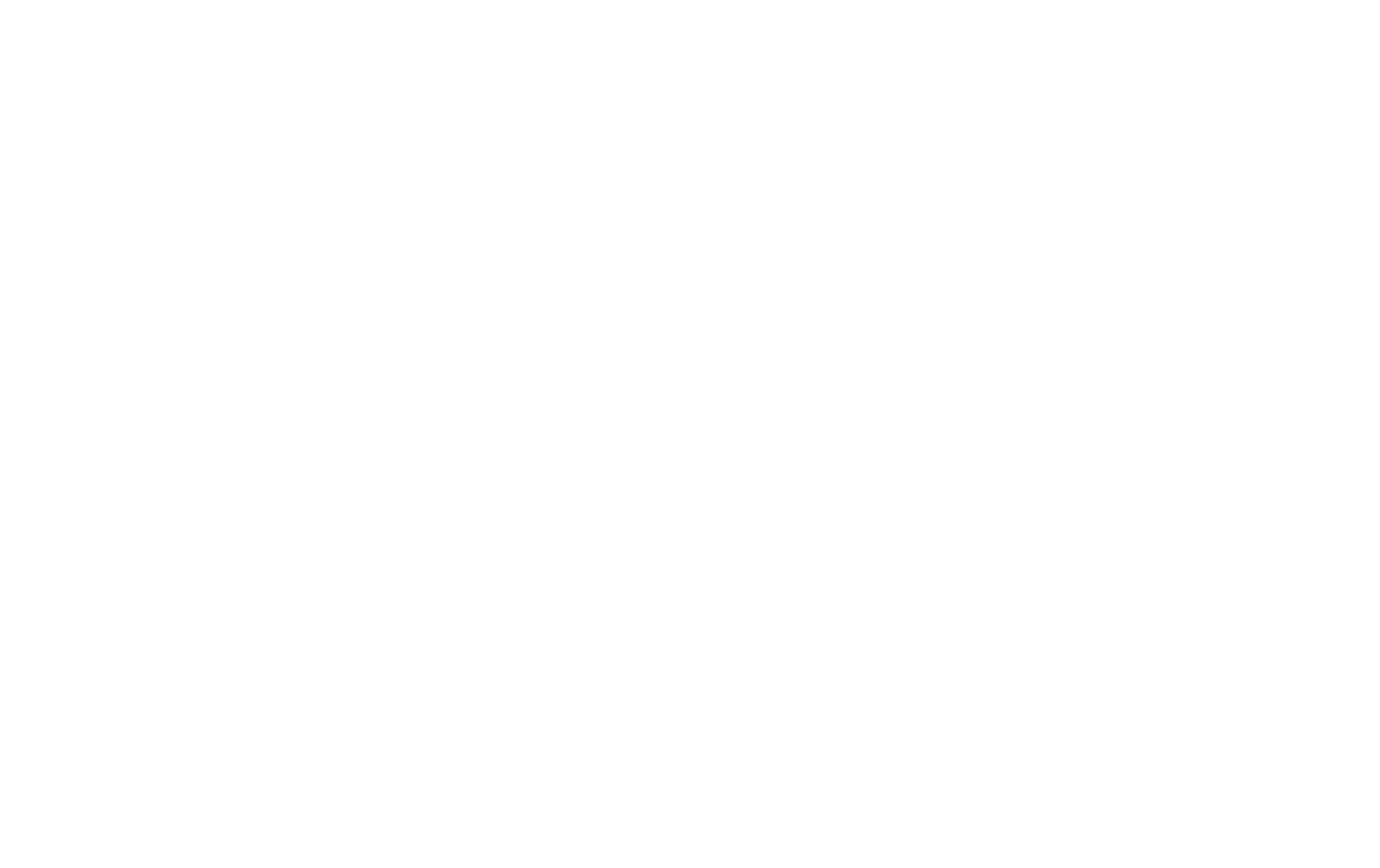## CONSEJO PROVINCIAL DE EDUCACION PAGINA: 5 JUNTA DE CLASIFICACION DE EDUCACION PRIMARIA FECHA DE EMISION:06/12/2021

# LISTADO DEFINITIVO DOCENTES TITULARES ASCENSO POR ESCUELA A¥O 2022.-

# ÚÄÄÄÄÄÄÄÄÄÄÄÄÄÄÄÄÄÄÄÄÄÄÄÄÄÄÄÄÄÄÄÄÄÄÄÄÄÄÄÄÄÄÄÄÄÄÄÄÄÄÄÄÄÄÄÄÄÄÄÄÄÄÄÄÄÄÄÄÄÄÄÄÄÄÄÄÄ¿ <sup>3</sup>Localidad:28 de Noviembre Establecimiento:ESCUELA N 67 <sup>3</sup> ÀÄÄÄÄÄÄÄÄÄÄÄÄÄÄÄÄÄÄÄÄÄÄÄÄÄÄÄÄÄÄÄÄÄÄÄÄÄÄÄÄÄÄÄÄÄÄÄÄÄÄÄÄÄÄÄÄÄÄÄÄÄÄÄÄÄÄÄÄÄÄÄÄÄÄÄÄÄÙ

|                        |        |           |                                                                             |                 |            |                   |      | Nro Apellido y Nombre Tit A.P. ---- SERVICIOS DOCENTES   ----- Ant. Cult Resi. M.A. ATP O.T. PUBL ACTIVIDADES C.C. J.E. OTRO S.D.I Aldp PUNT.<br>Ord                          M.A/E Vic Dir Sup S.T. Voc D.N. Asis Dict |            | OBSERVAC. PREMIOS |
|------------------------|--------|-----------|-----------------------------------------------------------------------------|-----------------|------------|-------------------|------|-------------------------------------------------------------------------------------------------------------------------------------------------------------------------------------------------------------------------|------------|-------------------|
|                        |        |           |                                                                             |                 |            |                   |      |                                                                                                                                                                                                                         |            |                   |
|                        |        |           | MAESTROS DE A¥O EN CONDICIONES DE ACCEDER A LA VICEDIRECCION DE EGB 1 Y 2 3 |                 |            |                   |      |                                                                                                                                                                                                                         |            |                   |
| 1 I LLANES VI VI ANA   |        | 2.60      |                                                                             | 3.00            | 10.00      | 0.10 11.50        |      | 0.15                                                                                                                                                                                                                    | 3.00 39.35 |                   |
| 2 BARRERA ANALIA       |        | 3.00      |                                                                             | 3.00            | 10.00      |                   | 7.00 |                                                                                                                                                                                                                         | 2.00 34.00 |                   |
| 3 BEJARANO MIRTA       | 9 0.60 | 4.80 0.30 |                                                                             | 3.00            | 10.00      | 0.10              |      |                                                                                                                                                                                                                         | 3.00 30.80 |                   |
| 4 CAMPANELLO PATRICIA  |        | 5.00      |                                                                             | 3.00            | 10.00      |                   |      | 0.10                                                                                                                                                                                                                    | 3.00 30.10 |                   |
| 5 AGUERO DIAZ LAURA    |        | 4.80      |                                                                             | 3.00            | 10.00      |                   |      | $0.05$ $0.10$                                                                                                                                                                                                           | 3.00 29.95 |                   |
| 6 SOTO OSVALDO CARMEN  |        | 2.80      |                                                                             | 3.00            | 10.00 0.60 |                   |      | 0.10                                                                                                                                                                                                                    | 3.00 28.50 |                   |
| 7 JUANI RAMONA CANDIDA |        | 4.40      |                                                                             | 3.00            | 10.00      | $0.10 \quad 1.00$ |      | $0.15$ $0.10$                                                                                                                                                                                                           | 27.75      |                   |
| 8 ALCARAZ VICTOR HUGO  |        | 5.20      |                                                                             | 3.00            | 10.00      |                   |      |                                                                                                                                                                                                                         | 27.20      |                   |
| 9 ZERPA VI VI ANA ELBA |        | 4.40      |                                                                             | 3.00 0.20 10.00 |            | 0.10              |      | 0.10                                                                                                                                                                                                                    | 26.80      |                   |